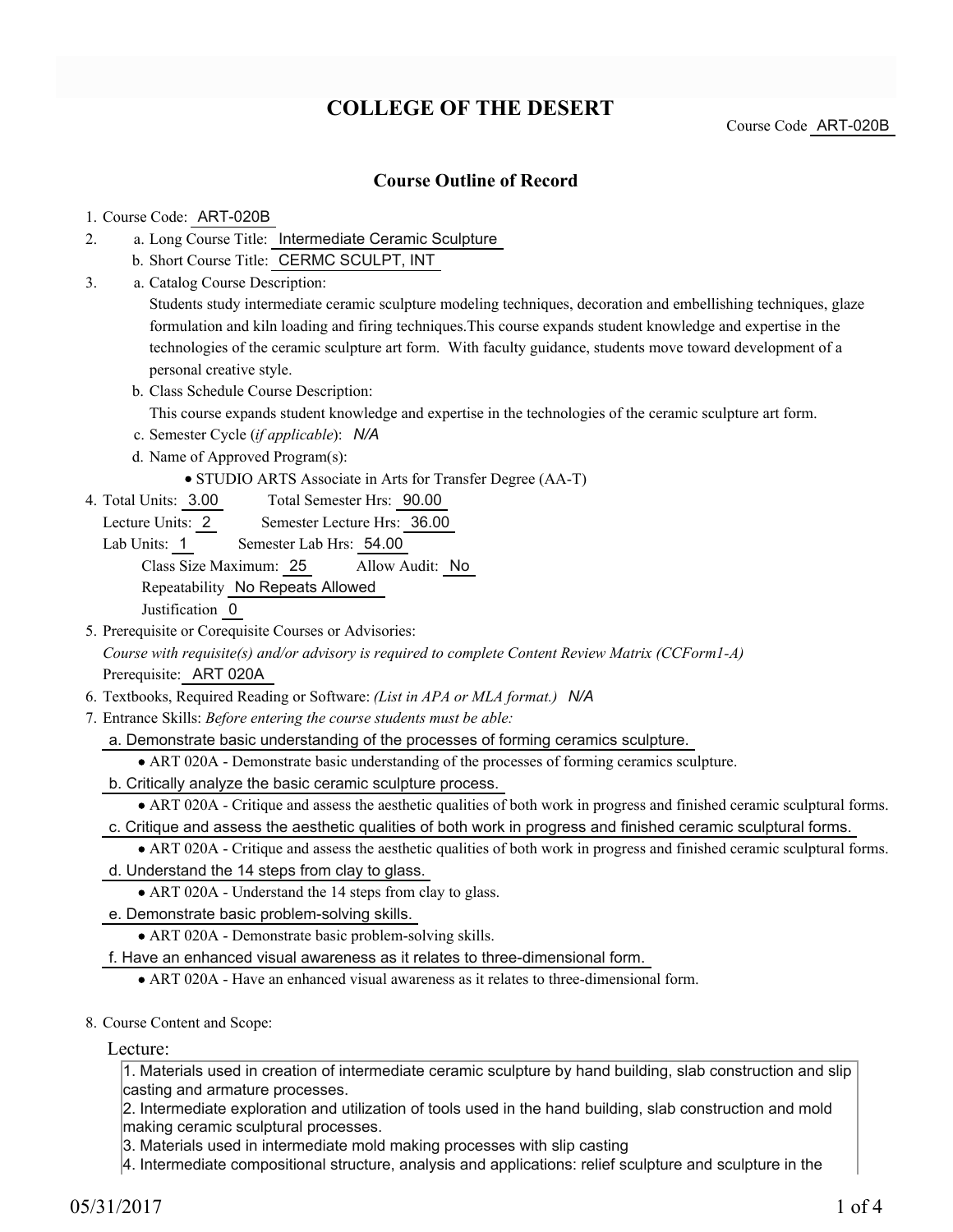## ART 020B-Intermediate Ceramic Sculpture

round.

5. Intermediate kiln loading and firing techniques both oxidation and reduction.

Lab: *(if the "Lab Hours" is greater than zero this is required)*

1. Creation of intermediate sculpture using hand building, armature and slip casting processes.

2. Intermediate exploration and utilization of tools, glaze formation and firings.

3. Intermediate compositional structure, analysis and applications: relief sculpture, sculpture in the round within ceramic sculpture.

4. Intermediate technical applications combining hand built and wheel thrown forms.

9. Course Student Learning Outcomes:

1.

Demonstrate intermediate skill levels in ceramic sculpture

2.

Utilize materials and firing techniques for intermediate ceramic sculptural forms.

3.

Understand and verbalize the different aspects of intermediate ceramic sculpture using objective viewpoint during group critiques.

- 10. Course Objectives: Upon completion of this course, students will be able to:
	- a. Critically analyze intermediate ceramic projects with regard to aesthetics and function.
	- b. Demonstrate a further understanding of glaze formation and glaze embellishments.
	- c. Critique and assess the aesthetic qualities of intermediate work, both work-in-progress and in finished forms.
	- d. Demonstrate improved problem-solving skills as they relate to intermediate ceramic sculptural technologies.

Methods of Instruction: *(Integration: Elements should validate parallel course outline elements)* 11.

- a. Activity
- b. Collaborative/Team
- c. Demonstration, Repetition/Practice
- d. Discussion
- e. Experiential
- f. Individualized Study
- g. Journal
- h. Laboratory
- i. Lecture
- j. Observation
- k. Participation
- l. Self-exploration

Other Methods:

Demonstration of all ceramic topics Critique method of discussion Videos, DVDs, and other related media technologies

12. Assignments: (List samples of specific activities/assignments students are expected to complete both in and outside of class.) In Class Hours: 90.00

Outside Class Hours: 72.00

a. In-class Assignments

1. Create a linear sculpture based off architectural research, using the extruder as your primary building method.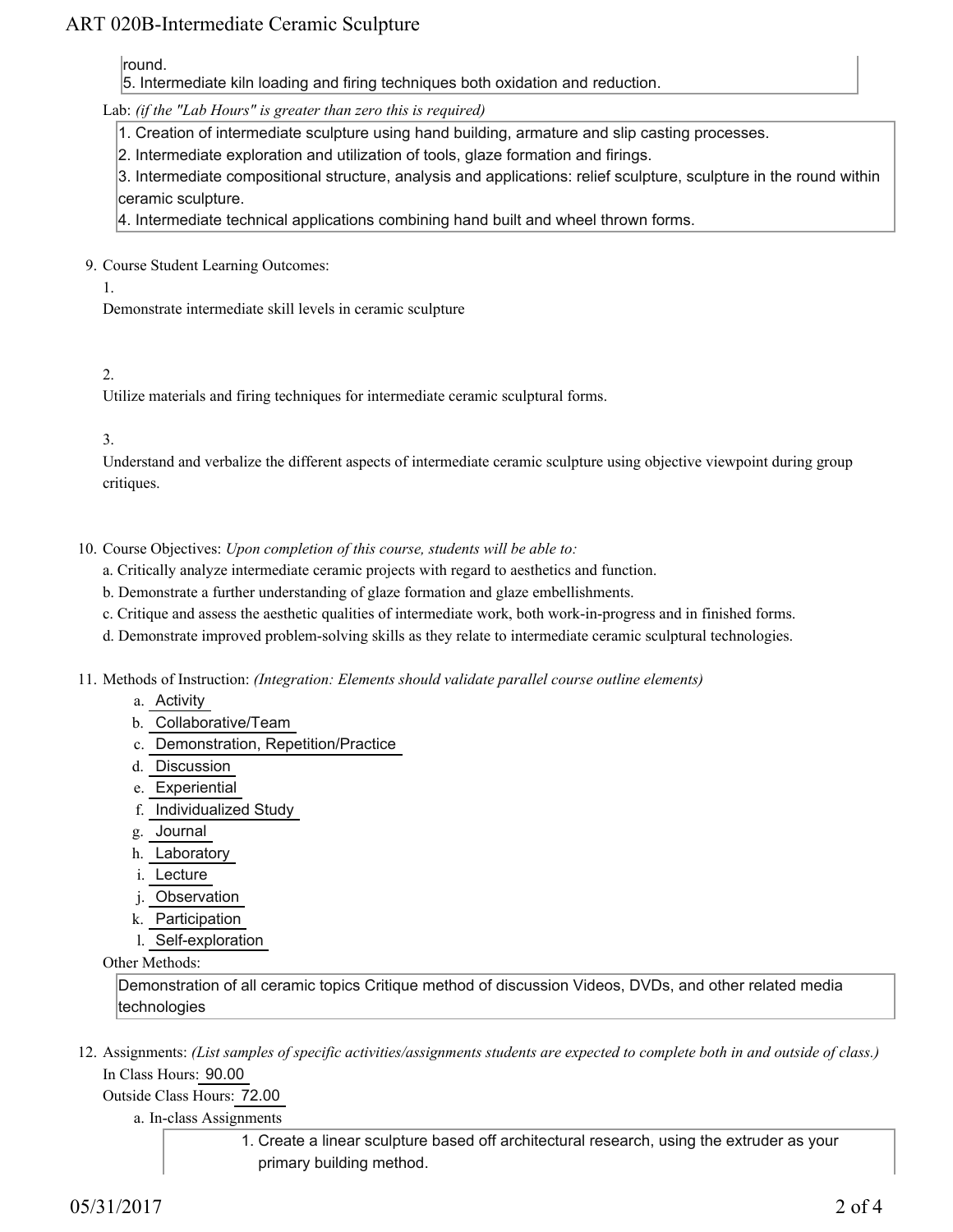## ART 020B-Intermediate Ceramic Sculpture

- 2. Create a ceramic sculpture that explores the concept of seriality from slip casted forms
- 3. Kiln Loading and Firing: After lecture and discussion about the process, load a sculpture bisque kiln and/or a sculpture glaze kiln. With the instructor or lab assistant, monitor the firing process, and keep a time and temperature log.Keep a course log or notebook of all art work made, glazes used, and kiln firing logs.
- 4. Create Ceramic Sculpture Art Forms that relate in a series.
- b. Out-of-class Assignments
	- 1. Keep a course sketchbook and notebook of all art work made, glazes used, and kiln firing logs, ideas for potential works.
	- 2. Research ceramic sculpture artists weekly completing a series of research questions
	- 3. Collect materials as needed for the assignments
- 13. Methods of Evaluating Student Progress: The student will demonstrate proficiency by:
	- Critiques
	- Guided/unguided journals
	- Laboratory projects
	- Computational/problem solving evaluations
	- Presentations/student demonstration observations
	- Group activity participation/observation
	- Product/project development evaluation
	- True/false/multiple choice examinations
	- Mid-term and final evaluations
	- Student participation/contribution
	- Student preparation
	- Organizational/timelines assessment
- 14. Methods of Evaluating: Additional Assessment Information:

a. Participating in classroom critiques and discussions. b. Completing lab assignments and presenting art work to be graded in individual and group critiques. c. Participating in classroom activities. d. Keeping a notebook showing lecture notes, class handouts, project ideas, and other related topics. e. Taking a written midterm exam. f. Taking a written final exam.

- 15. Need/Purpose/Rationale -- All courses must meet one or more CCC missions.
	- PO-GE C3 Arts, Humanities, and Culture

 Analyze the variety of forms of expression and how those are used to communicate social, cultural, and personal ideas, feelings, and concepts;

 Effectively communicate and express themselves and make themselves understood through visual, auditory, tactile, and symbolic means.

#### IO - Aesthetics

Apply imagination to artistic expression.

16. Comparable Transfer Course

| <b>University System</b> | <b>Campus</b> | Course Number | Course Title | <b>Catalog Year</b> |
|--------------------------|---------------|---------------|--------------|---------------------|

17. Special Materials and/or Equipment Required of Students:

Clay, clay tools, plastic bags

Required Material? 18. Materials Fees:

**Material or Item Cost Per Unit Total Cost Cost Per Unit Cost**